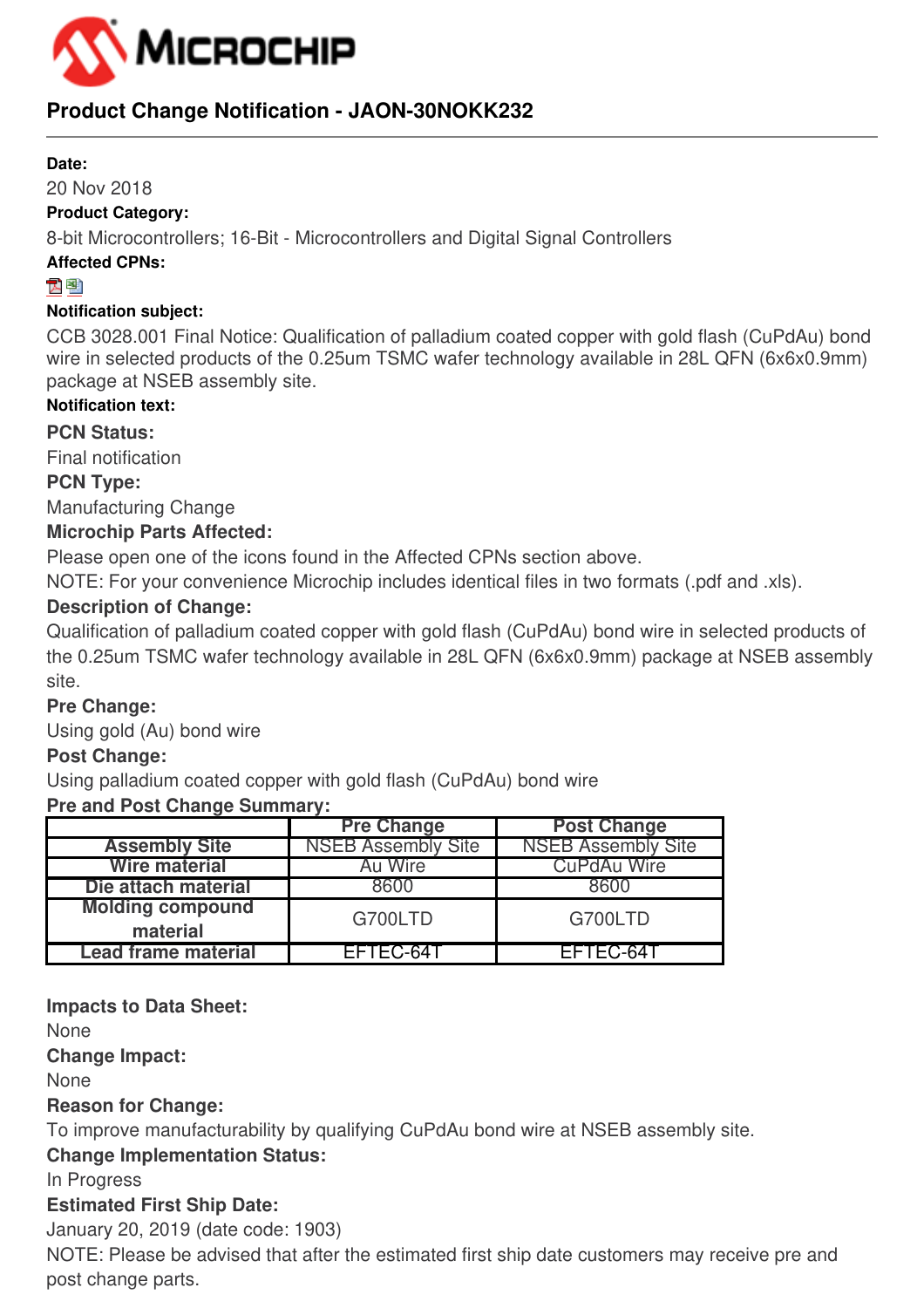

#### **Time Table Summary:**

|                                 | November 2018 |  |  | -> |  | January 2019 |  |    |    |
|---------------------------------|---------------|--|--|----|--|--------------|--|----|----|
| Workweekl                       | 44            |  |  |    |  |              |  | ىن | JC |
| <b>Qual Report Availability</b> |               |  |  |    |  |              |  |    |    |
| <b>Final PCN Issue Date</b>     |               |  |  |    |  |              |  |    |    |
| <b>Estimated Implementation</b> |               |  |  |    |  |              |  |    |    |
| Date                            |               |  |  |    |  |              |  |    |    |

#### **Method to Identify Change:**

Traceability code

#### **Qualification Report:**

Please open the attachments included with this PCN labeled as PCN # Qual Report.

*PCN\_JAON-30NOKK232\_Qual\_Report: Qualifies by similarity (QBS) selected products of the 0.25umTSMC wafer technology available in 28L QFN (6x6x0.9mm) using palladium coated copper with gold flash (CuPdAu) bond wire.*

*PCN\_KSRA-11PKSB895\_Qual\_Report: Qualifies by similarity (QBS) selected products of the 0.25um TSMC wafer technology available in 28L QFN (6x6x0.9mm) based on a same package type, same package body size and same lead frame EFTEC-64T.*

#### **Revision History:**

**November 20, 2018:** Issued final notification.

The change described in this PCN does not alter Microchip's current regulatory compliance regarding the material content of the applicable products.

#### **Attachment(s):**

[PCN\\_JAON-30NOKK232\\_Qual\\_Report.pdf](https://www.microchip.com/mymicrochip/NotificationDetails.aspx?id=11853&file=PCN_JAON-30NOKK232_Qual_Report.pdf) [PCN\\_KSRA-11PKSB895\\_Qual\\_Report.pdf](https://www.microchip.com/mymicrochip/NotificationDetails.aspx?id=11853&file=PCN_KSRA-11PKSB895_Qual_Report.pdf)

Please contact your local [Microchip sales office](http://www.microchip.com/distributors/SalesHome.aspx) with questions or concerns regarding this notification.

#### **Terms and Conditions:**

If you wish to receive Microchip PCNs via email please register for our PCN email service at our [PCN home page](http://www.microchip.com/pcn) select register then fill in the required fields. You will find instructions about registering for Microchips PCN email service in the [PCN FAQ](http://www.microchip.com/pcn/faqs) section.

If you wish to change your PCN profile, including opt out, please go to the [PCN home page](http://www.microchip.com/pcn) select login and sign into your myMicrochip account. Select a profile option from the left navigation bar and make the applicable selections.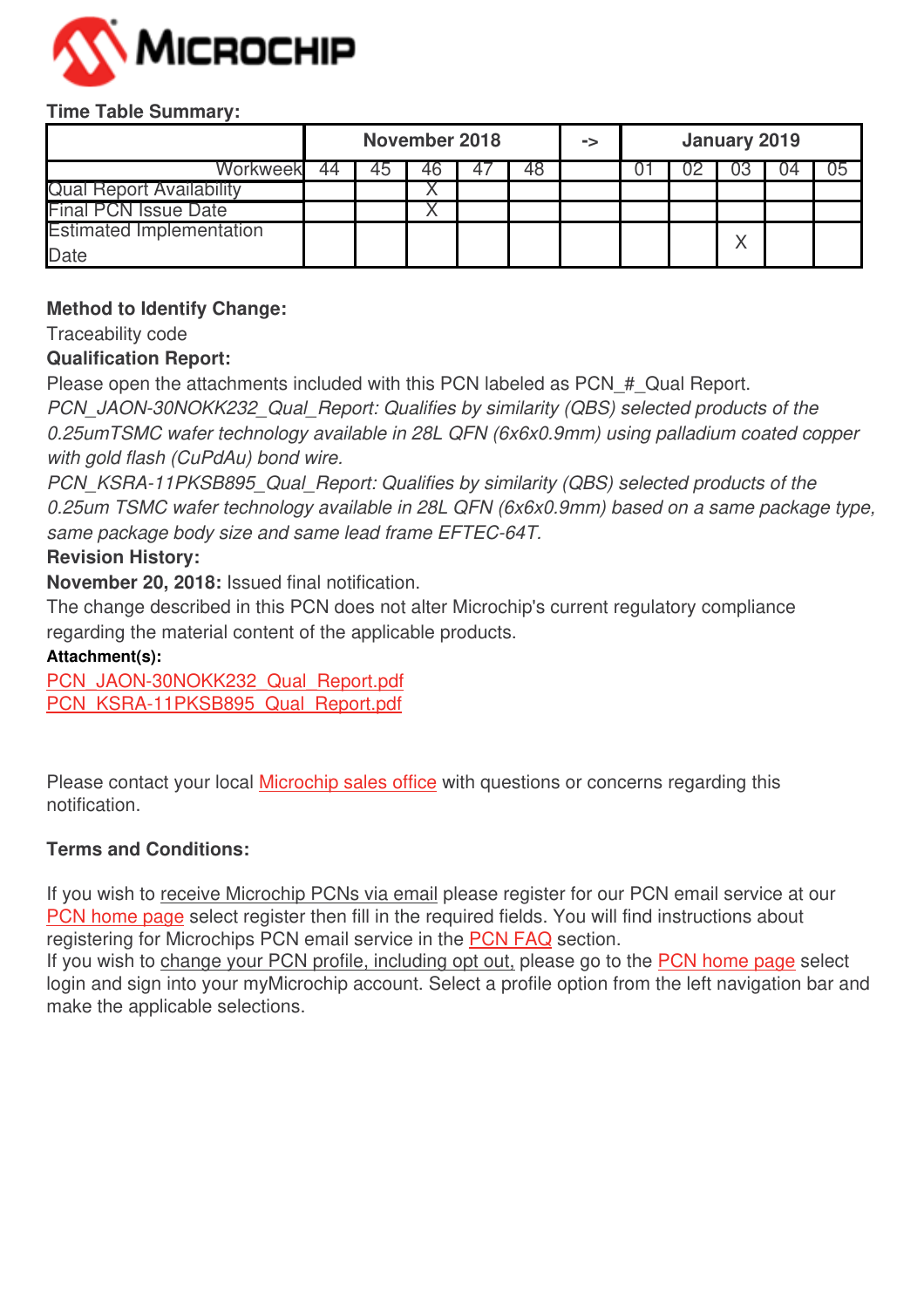JAON-30NOKK232 - CCB 3028.001 Final Notice: Qualification of palladium coated copper with gold flash (CuPdAu) bond wire in selected products of the 0.25um TSMC wafer technology available in 28L QFN (6x6x0.9mm) package at NSEB assembly site.

Affected Catalog Part Numbers (CPN)

DSPIC33FJ12GP202-E/ML DSPIC33FJ12GP202-I/ML DSPIC33FJ12GP202T-E/ML DSPIC33FJ12GP202T-I/ML DSPIC33FJ12MC202-E/ML DSPIC33FJ12MC202-I/ML DSPIC33FJ12MC202T-E/ML DSPIC33FJ12MC202T-I/ML DSPIC33FJ16GP102-E/ML DSPIC33FJ16GP102-H/ML DSPIC33FJ16GP102-I/ML DSPIC33FJ16GP102T-E/ML DSPIC33FJ16GP102T-I/ML DSPIC33FJ16MC102-E/ML DSPIC33FJ16MC102-H/ML DSPIC33FJ16MC102-I/ML DSPIC33FJ16MC102T-E/ML DSPIC33FJ16MC102T-I/ML DSPIC33FJ32MC102-I/ML PIC18F24J10-I/ML PIC18F24J10T-I/ML PIC18F24J11-I/ML PIC18F24J11T-I/ML PIC18F24J50-I/ML PIC18F24J50T-I/ML PIC18F25J10-I/ML PIC18F25J10-I/ML020 PIC18F25J10T-I/ML PIC18F25J10T-I/ML020 PIC18F25J11-I/ML PIC18F25J11T-I/ML PIC18F25J50-I/ML PIC18F25J50T-I/ML PIC18F26J11-I/ML PIC18F26J11T-I/ML PIC18F26J13-I/ML PIC18F26J13T-I/ML PIC18F26J50-I/ML PIC18F26J50T-I/ML PIC18F26J53-I/ML PIC18F26J53T-I/ML PIC18F27J13-I/ML PIC18F27J13T-I/ML PIC18F27J53-I/ML PIC18F27J53T-I/ML PIC18LF24J10-I/ML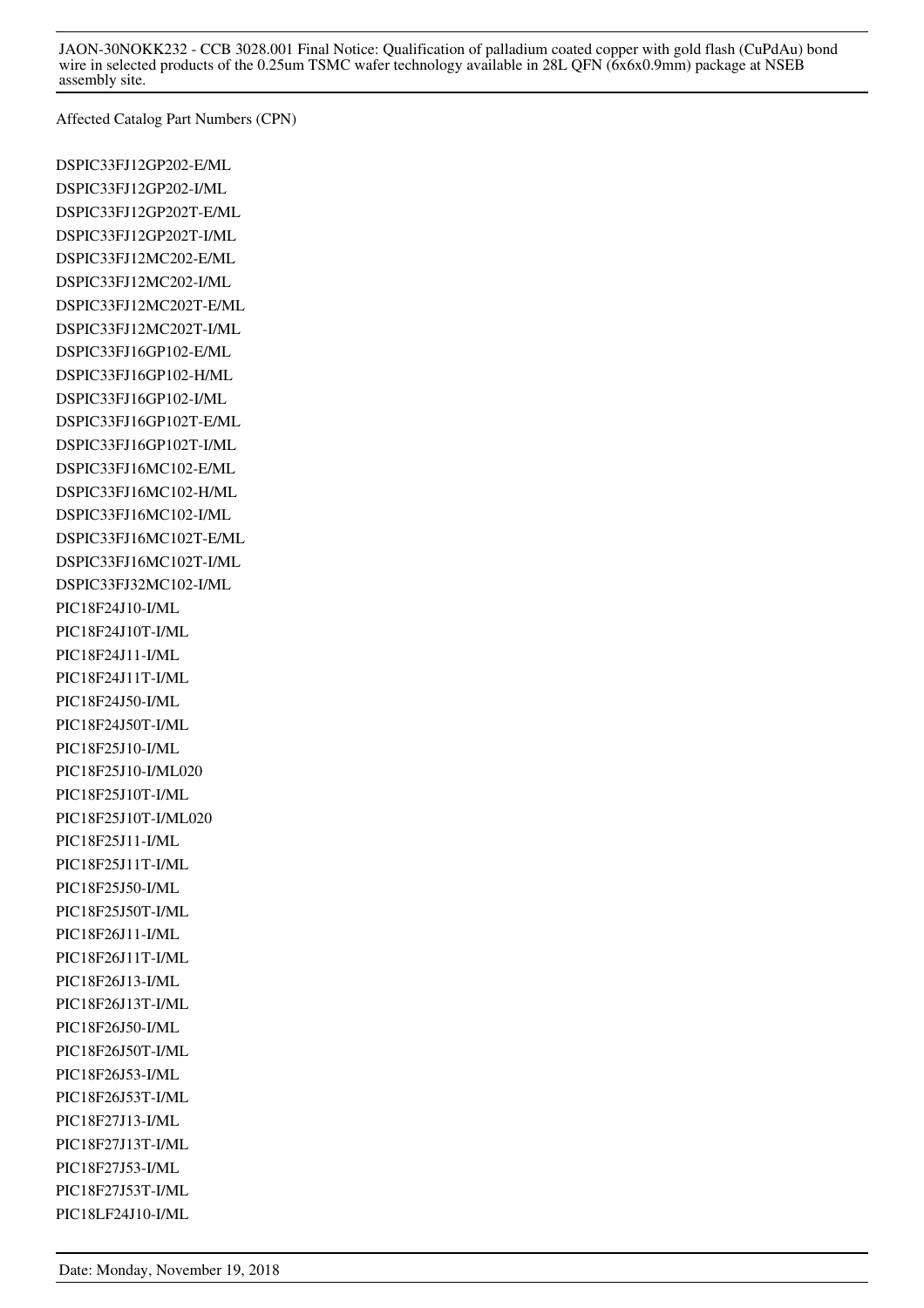PIC18LF24J11-I/ML PIC18LF24J11T-I/ML PIC18LF24J50-I/ML PIC18LF24J50T-I/ML PIC18LF25J10-I/ML PIC18LF25J10T-I/ML PIC18LF25J11-I/ML PIC18LF25J11T-I/ML PIC18LF25J50-I/ML PIC18LF25J50T-I/ML PIC18LF26J11-I/ML PIC18LF26J11T-I/ML PIC18LF26J13-I/ML PIC18LF26J13T-I/ML PIC18LF26J50-I/ML PIC18LF26J50T-I/ML PIC18LF26J53-I/ML PIC18LF26J53T-I/ML PIC18LF27J13-I/ML PIC18LF27J13T-I/ML PIC18LF27J53-I/ML PIC18LF27J53T-I/ML PIC24FJ16GA002-E/ML PIC24FJ16GA002-I/ML PIC24FJ16GA002-I/MLB4 PIC24FJ16GA002-I/MLC10 PIC24FJ16GA002T-E/ML PIC24FJ16GA002T-I/ML PIC24FJ16GA002T-I/ML023 PIC24FJ16GA002T-I/MLC06 PIC24FJ16MC102-E/ML PIC24FJ16MC102-H/ML PIC24FJ16MC102-I/ML PIC24FJ16MC102T-E/ML PIC24FJ16MC102T-I/ML PIC24FJ32GA002-E/ML PIC24FJ32GA002-I/ML PIC24FJ32GA002T-E/ML PIC24FJ32GA002T-I/ML PIC24FJ32GA002T-I/ML030 PIC24FJ32GA002T-I/ML031 PIC24FJ32GA002T-I/MLC06 PIC24FJ32GA002T-I/MLC11 PIC24FJ32GA102-E/ML PIC24FJ32GA102-I/ML PIC24FJ32GA102T-I/ML PIC24FJ32GB002-I/ML PIC24FJ32GB002T-I/ML PIC24FJ32GB002T-I/MLC01 JAON-30NOKK232 - CCB 3028.001 Final Notice: Qualification of palladium coated copper with gold flash (CuPdAu) bond wire in selected products of the 0.25um TSMC wafer technology available in 28L QFN (6x6x0.9mm) package at NSEB assembly site.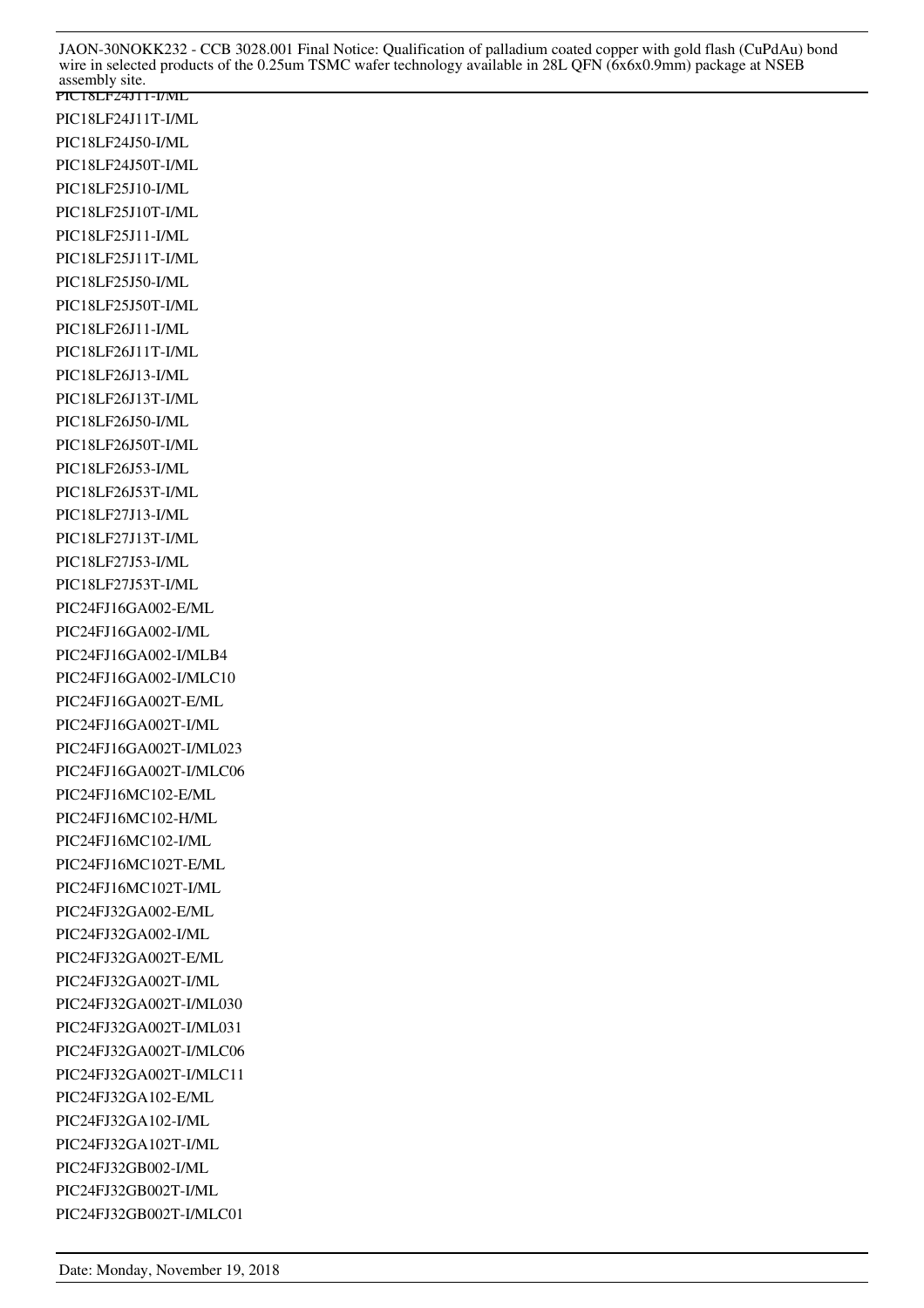JAON-30NOKK232 - CCB 3028.001 Final Notice: Qualification of palladium coated copper with gold flash (CuPdAu) bond wire in selected products of the 0.25um TSMC wafer technology available in 28L QFN (6x6x0.9mm) package at NSEB assembly site.

PIC24FJ32MC102-E/ML PIC24FJ32MC102-I/ML PIC24FJ32MC102T-I/ML PIC24FJ48GA002-I/ML PIC24FJ48GA002-I/MLB PIC24FJ48GA002T-I/ML PIC24FJ48GA002T-I/MLB PIC24FJ64GA002-E/ML PIC24FJ64GA002-I/ML PIC24FJ64GA002-I/ML022 PIC24FJ64GA002T-E/ML PIC24FJ64GA002T-I/ML PIC24FJ64GA002T-I/ML022 PIC24FJ64GA002T-I/MLC03 PIC24FJ64GA102-I/ML PIC24FJ64GA102T-I/ML PIC24FJ64GB002-I/ML PIC24FJ64GB002T-I/ML PIC24HJ12GP202-E/ML PIC24HJ12GP202-I/ML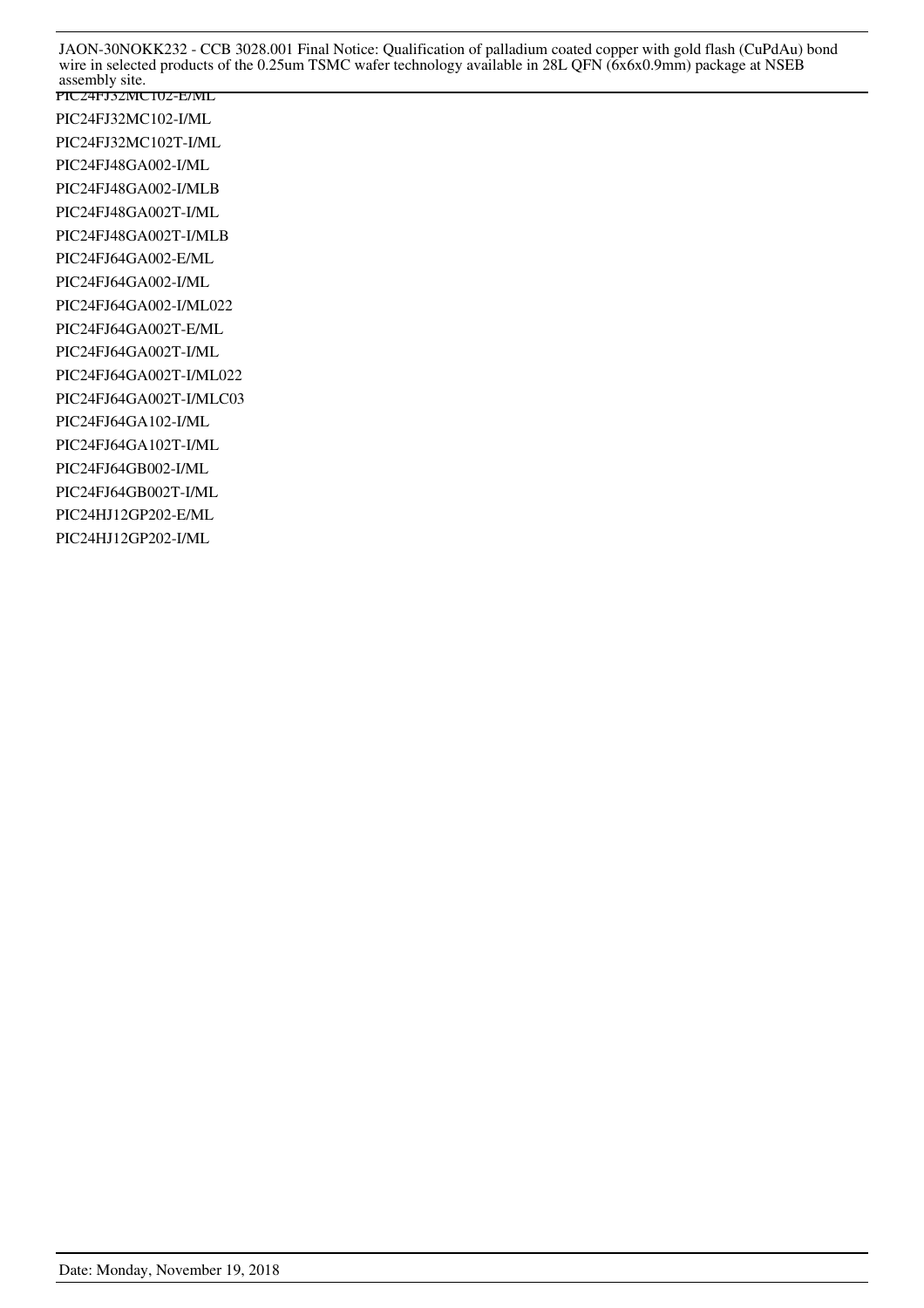

# **QUALIFICATION REPORT SUMMARY**  RELIABILITY LABORATORY

# **PCN#: JAON-30NOKK232**

**Date April 04, 2018** 

**Qualification of palladium coated copper with gold flash (CuPdAu) bond wire in selected products of the 0.25um TSMC wafer technology available in 44L QFN package at NSEB assembly site. The selected products of the 0.25um TSMC wafer technology available in 28L QFN (6x6x0.9mm) package will qualify by similarity (QBS).**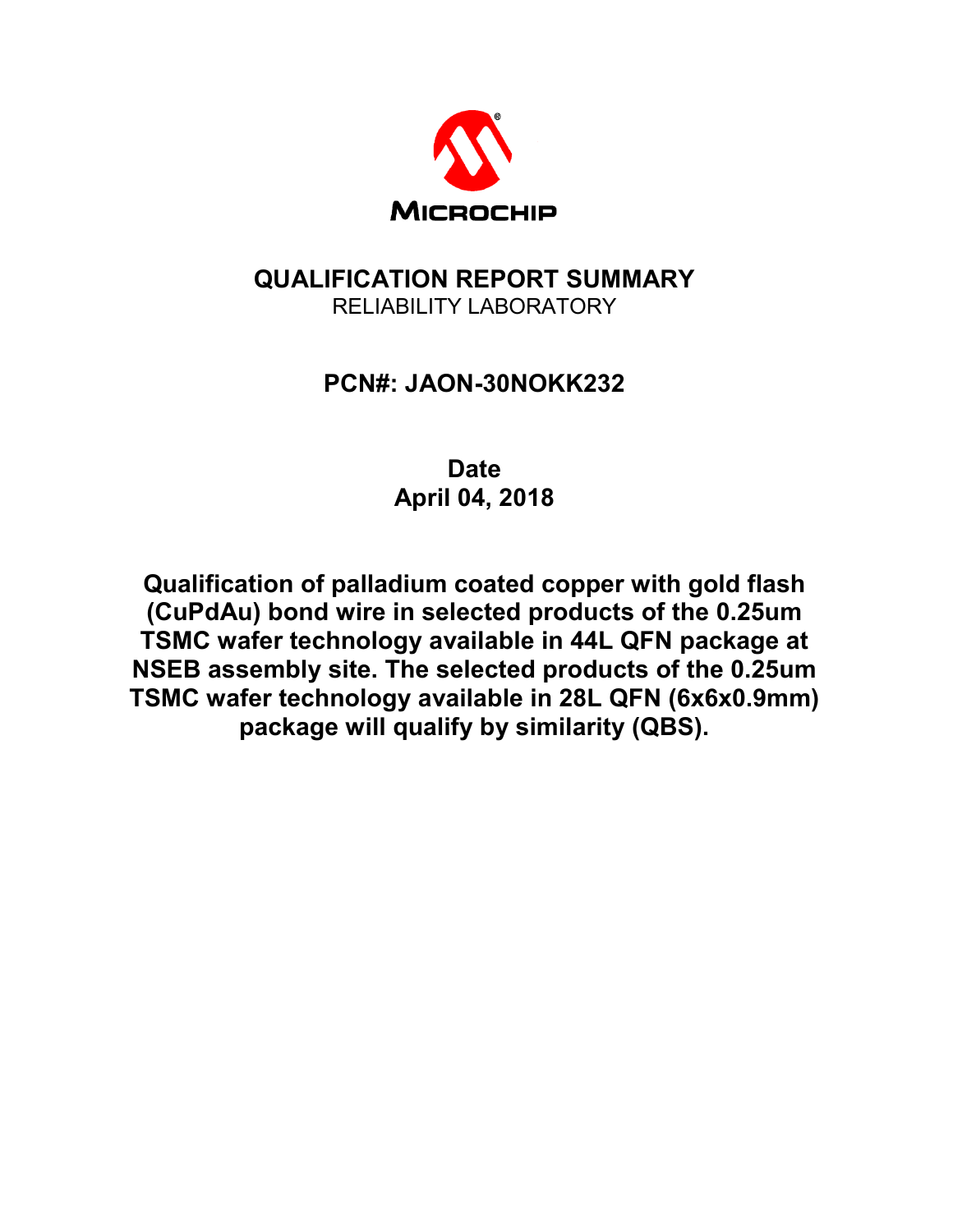

| <b>Purpose</b>             | Qualification of palladium coated copper with gold flash (CuPdAu) bond wire<br>in selected products of the 0.25um TSMC wafer technology available in 44L<br>QFN package at NSEB assembly site. The selected products of the 0.25um<br>TSMC wafer technology available in 28L QFN (6x6x0.9mm) package will<br>qualify by similarity (QBS). |
|----------------------------|-------------------------------------------------------------------------------------------------------------------------------------------------------------------------------------------------------------------------------------------------------------------------------------------------------------------------------------------|
| <b>CN</b>                  | ES160942-24048                                                                                                                                                                                                                                                                                                                            |
| <b>QUAL ID</b>             | Q18012                                                                                                                                                                                                                                                                                                                                    |
| <b>MP CODE</b>             | YGAS1YT3XCKB                                                                                                                                                                                                                                                                                                                              |
| Part No.                   | DSPIC33FJ32MC304T-E/ML                                                                                                                                                                                                                                                                                                                    |
| <b>Bonding No.</b>         | BDM-001459                                                                                                                                                                                                                                                                                                                                |
| <b>CCB No</b>              | 3028 and CCB 3028.001                                                                                                                                                                                                                                                                                                                     |
| Package                    |                                                                                                                                                                                                                                                                                                                                           |
| <b>Type</b>                | 44L QFN                                                                                                                                                                                                                                                                                                                                   |
| Package size               | 8x8x0.9 mm                                                                                                                                                                                                                                                                                                                                |
| Die thickness              | 11 mils                                                                                                                                                                                                                                                                                                                                   |
| Die size                   | 176.40 x 184.10 mils                                                                                                                                                                                                                                                                                                                      |
| <b>Lead Frame</b>          |                                                                                                                                                                                                                                                                                                                                           |
| <b>Paddle size</b>         | 272 x 272 mils                                                                                                                                                                                                                                                                                                                            |
| <b>Material</b>            | C <sub>194</sub>                                                                                                                                                                                                                                                                                                                          |
| <b>Surface</b>             | Ag on lead only                                                                                                                                                                                                                                                                                                                           |
| <b>Process</b>             | Etched                                                                                                                                                                                                                                                                                                                                    |
| <b>Lead Lock</b>           | Yes                                                                                                                                                                                                                                                                                                                                       |
| <b>Part Number</b>         | FR1139                                                                                                                                                                                                                                                                                                                                    |
| <b>Treatment</b>           | Micro-etched                                                                                                                                                                                                                                                                                                                              |
| <b>Material</b>            |                                                                                                                                                                                                                                                                                                                                           |
| <b>Epoxy</b>               | 8600 Conductive                                                                                                                                                                                                                                                                                                                           |
| <b>Wire</b>                | CuPdAu wire                                                                                                                                                                                                                                                                                                                               |
| <b>Mold Compound</b>       | G700LTD                                                                                                                                                                                                                                                                                                                                   |
| <b>Plating Composition</b> | Matte Tin                                                                                                                                                                                                                                                                                                                                 |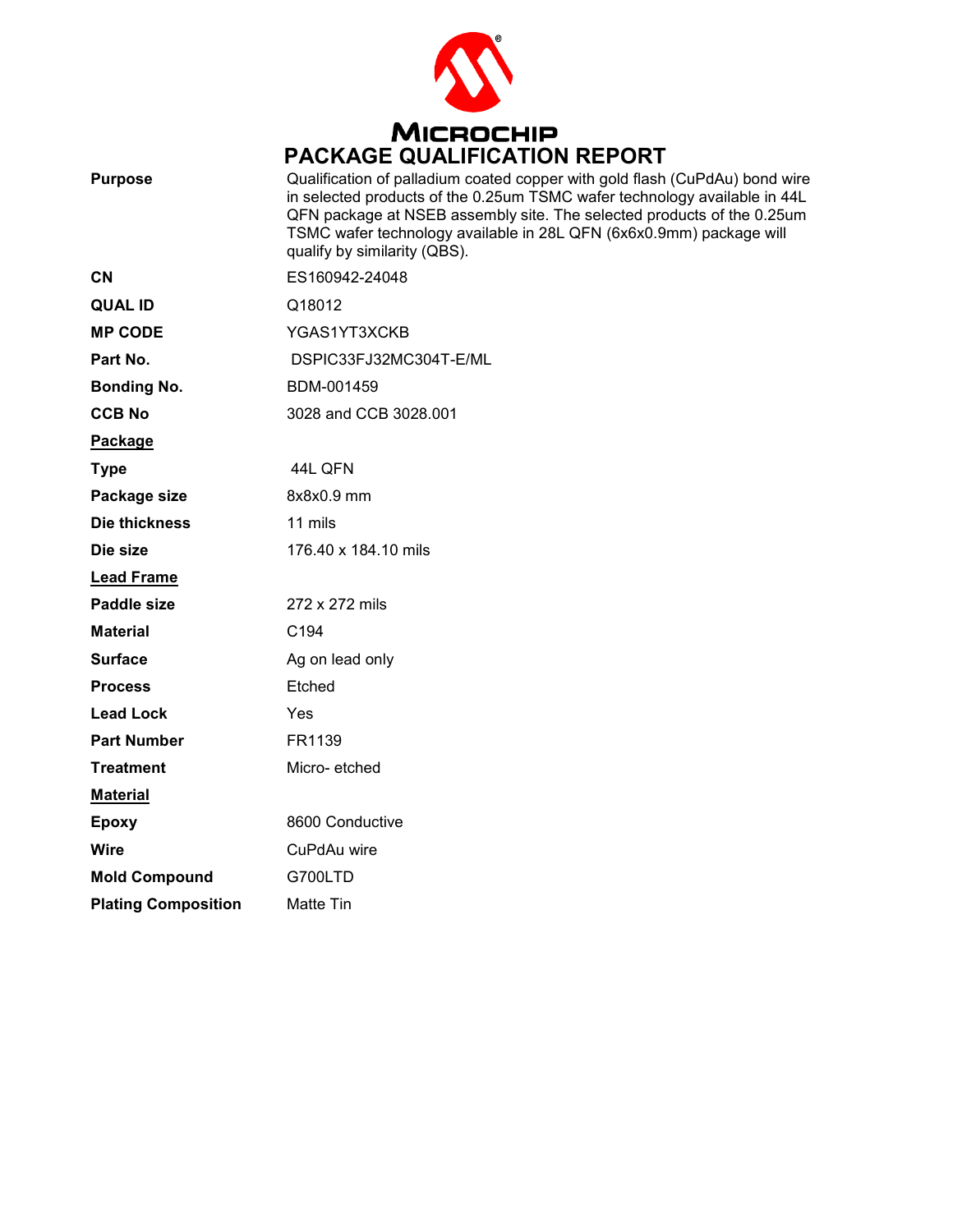

#### **Manufacturing Information**

| <b>Assembly Lot No.</b> | <b>Wafer Lot No.</b> | <b>Date Code</b> |
|-------------------------|----------------------|------------------|
| NSEB183800646.000       | TC03918156578.100    | 1750ADP          |
| NSEB183800649.000       | TC03918156578.100    | 1750ADW          |
| NSEB183800651.000       | TC03918156578.100    | 1750AE4          |

**Result**  $\boxed{X}$  Pass  $\boxed{P}$  Fail

44L QFN (8x8x0.9mm) assembled by UTL (NSEB) pass reliability test per QCI-39000.This package was qualified the Moisture/Reflow Sensitivity Classification Level 1 at 260°C reflow temperature per IPC/JEDEC J-STD-020D standard.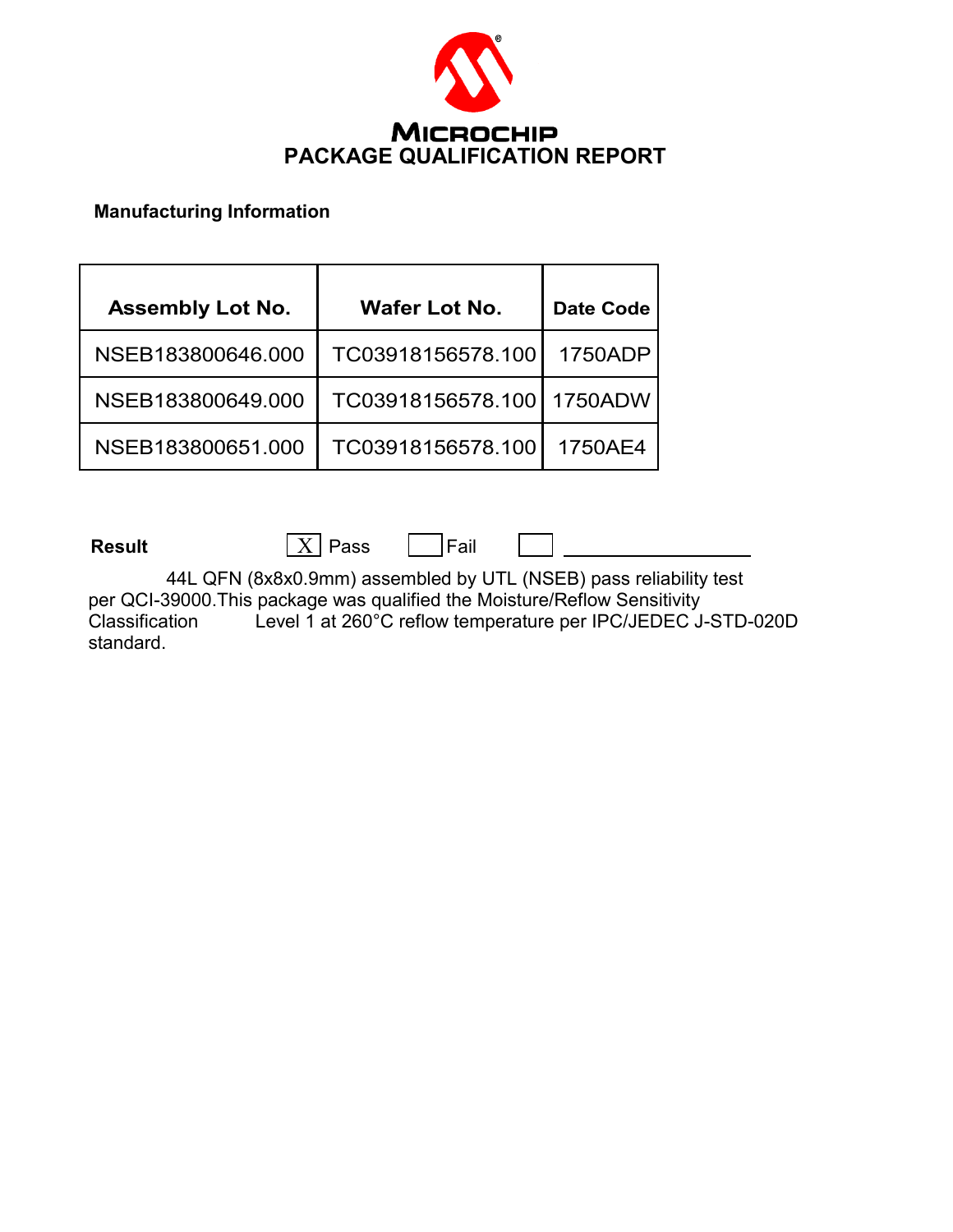# **PACKAGE QUALIFICATION REPORT**

| <b>Test Number</b><br>(Reference)                                                                        | <b>Test Condition</b>                                                                                                                                                 | Standard/<br>Method                 | Qty.<br>(Acc.) | Def/SS | Result | Remarks                                                     |
|----------------------------------------------------------------------------------------------------------|-----------------------------------------------------------------------------------------------------------------------------------------------------------------------|-------------------------------------|----------------|--------|--------|-------------------------------------------------------------|
| <b>Moisture/Reflow</b><br><b>Sensitivity</b><br><b>Classification</b><br><b>Test (At MSL</b><br>Level 1) | 85°C/85%RH Moisture Soak 168 hrs.<br>System: TABAI ESPEC Model PR-3SPH<br>3x Convection-Reflow 265°C max<br>System: Vitronics Soltec MR1243<br>(IPC/JEDEC J-STD-020D) | <b>IPC/JEDE</b><br>C J-STD-<br>020D | 198            | 0/198  | Pass   |                                                             |
| <b>Precondition</b><br><b>Prior Perform</b><br><b>Reliability Tests</b>                                  | Electrical Test :+25°C,85°C and 125°C<br>System: J750                                                                                                                 | JESD22-<br>A113                     | 693(0)         | 693    |        | Good<br><b>Devices</b>                                      |
| (At MSL Level 1)                                                                                         | Bake 150°C, 24 hrs<br>System: CHINEE                                                                                                                                  |                                     |                | 693    |        |                                                             |
|                                                                                                          | 85°C/85%RH Moisture Soak 168 hrs.<br>System: TABAI ESPEC Model PR-3SPH                                                                                                |                                     |                | 693    |        |                                                             |
|                                                                                                          | 3x Convection-Reflow 265°C max                                                                                                                                        |                                     |                | 693    |        |                                                             |
|                                                                                                          | System: Vitronics Soltec MR1243                                                                                                                                       |                                     |                |        |        |                                                             |
|                                                                                                          | Electrical Test: +25°C,85°C and 125°C<br>System: J750                                                                                                                 |                                     |                | 0/693  | Pass   |                                                             |
| <b>Temp Cycle</b>                                                                                        | <b>Stress Condition:</b><br>-65°C to +150°C, 500 Cycles<br>System: TABAI ESPEC TSA-70H                                                                                | JESD22-<br>A104                     |                | 231    |        | Parts had<br>been pre-<br>conditioned<br>at $260^{\circ}$ C |
|                                                                                                          | Electrical Test: + 85°C and 125°C<br>System: J750                                                                                                                     |                                     | 231(0)         | 0/231  | Pass   |                                                             |
| <b>HAST</b>                                                                                              | <b>Stress Condition:</b><br>+130°C/85%RH, 96 hrs.<br>Bias Volt: 3.6 Volts<br>System: HAST 6000X                                                                       | JESD22-<br>A110                     |                | 231    |        | Parts had<br>been pre-<br>conditioned<br>at $260^{\circ}$ C |
|                                                                                                          | Electrical Test: +25°C,85°C and 125°C<br>System: J750                                                                                                                 |                                     | 231(0)         | 0/231  | Pass   | 77 units / lot                                              |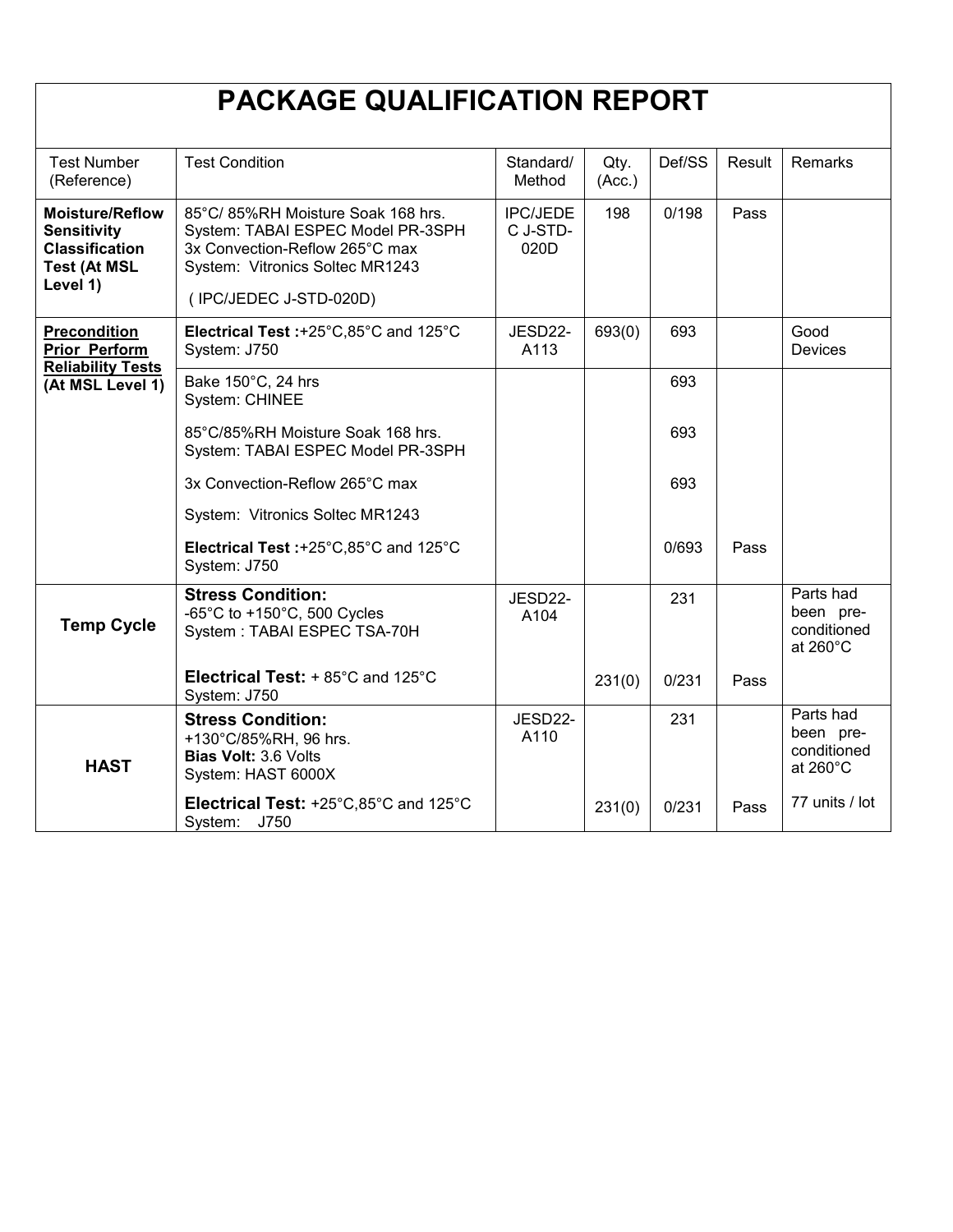| <b>PACKAGE QUALIFICATION REPORT</b> |                                                                                  |                     |                |            |      |                                               |  |
|-------------------------------------|----------------------------------------------------------------------------------|---------------------|----------------|------------|------|-----------------------------------------------|--|
| <b>Test Number</b><br>(Reference)   | <b>Test Condition</b>                                                            | Standard/<br>Method | Qty.<br>(Acc.) | Def/SS.    |      | <b>Result Remarks</b>                         |  |
| <b>UNBIASED-HAST</b>                | <b>Stress Condition:</b><br>+130°C/85%RH, 96 hrs.<br>System: HAST 6000X          | JESD22-<br>A118     |                | 231        |      | Parts had been<br>pre-conditioned<br>at 260°C |  |
|                                     | Electrical Test: +25°C<br>System: J750                                           |                     | 231(0)         | 0/231      | Pass | 77 units / lot                                |  |
| High<br><b>Temperature</b>          | <b>Stress Condition:</b><br>Bake 175°C, 504 hrs<br>System: SHEL LAB              | JESD22-<br>A103     |                | 45         |      | 45 units                                      |  |
| <b>Storage Life</b>                 | Electrical Test :+25°C ,85°C and 125°C<br>System: J750                           |                     | 45(0)          | 0/45       | Pass |                                               |  |
| Solderability                       | Steam Aging: Temp 93°C,8Hrs<br>System: SAS-3000                                  | JESD22B<br>$-102E$  | 22(0)          | 22         |      |                                               |  |
| Temp 245°C                          | Solder Dipping: Solder Temp.245°C<br>Solder material: Pb Free Sn 95.5Ag3.9 Cu0.6 |                     |                | 22<br>0/22 | Pass |                                               |  |
|                                     | System: ERSA RA 2200D<br>Visual Inspection: External Visual Inspection           |                     |                |            |      |                                               |  |
| <b>Bond Strength</b>                | Wire Pull $(> 4.0$ grams)                                                        | M2011               | 30(0)<br>Wires | 0/30       | Pass |                                               |  |
| <b>Data Assembly</b>                | Bond Shear (>10.00 grams)                                                        | JESD22-<br>B116     | 30(0)<br>bonds | 0/30       | Pass |                                               |  |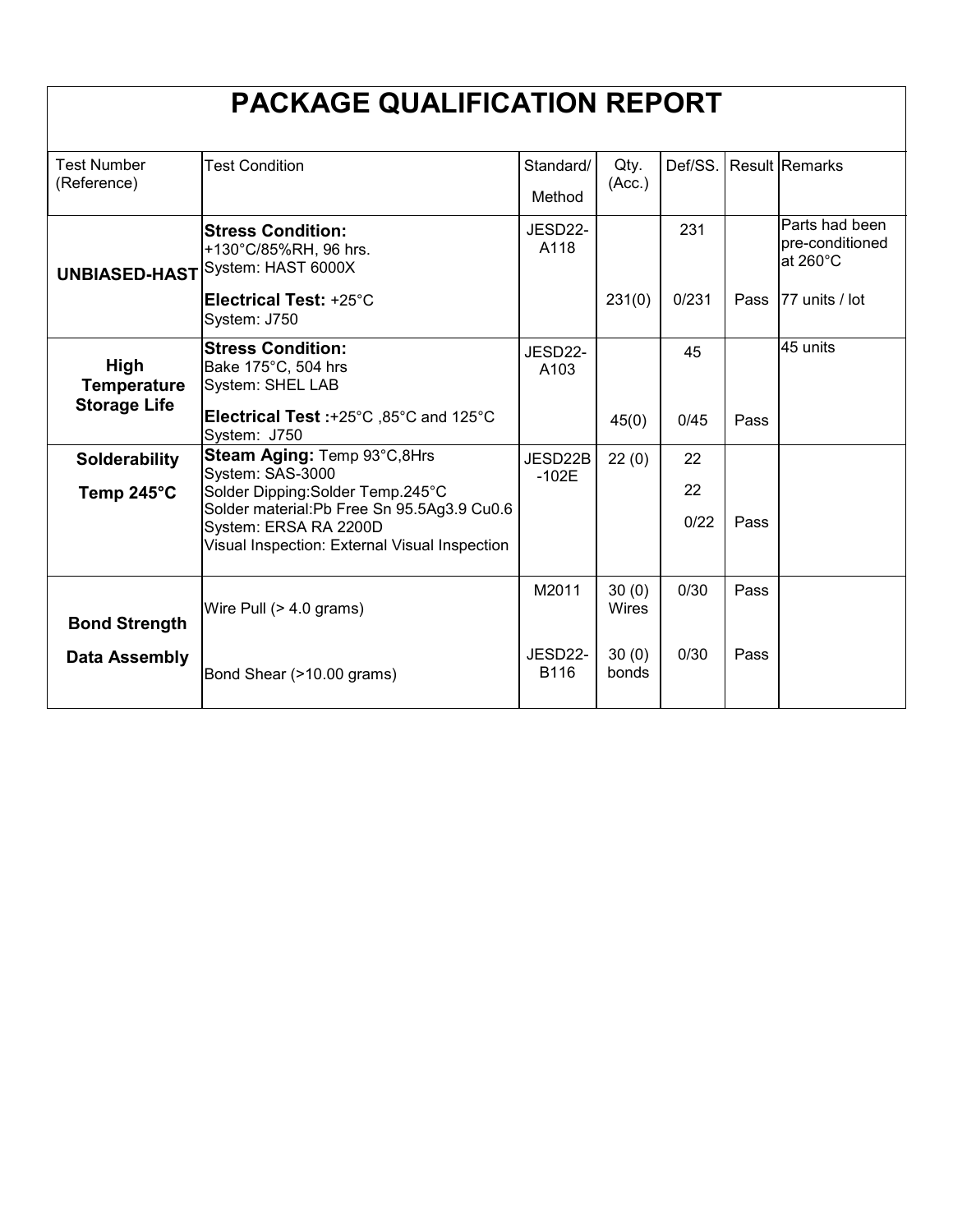

# **QUALIFICATION REPORT SUMMARY**  RELIABILITY LABORATORY

# **PCN #: KSRA-11PKSB895**

**Date April 07, 2017** 

**Qualification of palladium coated copper with gold flash (CuPdAu) bond wire in selected products of the 150K (DLM) wafer technologies available in 28L QFN package at NSEB assembly site.**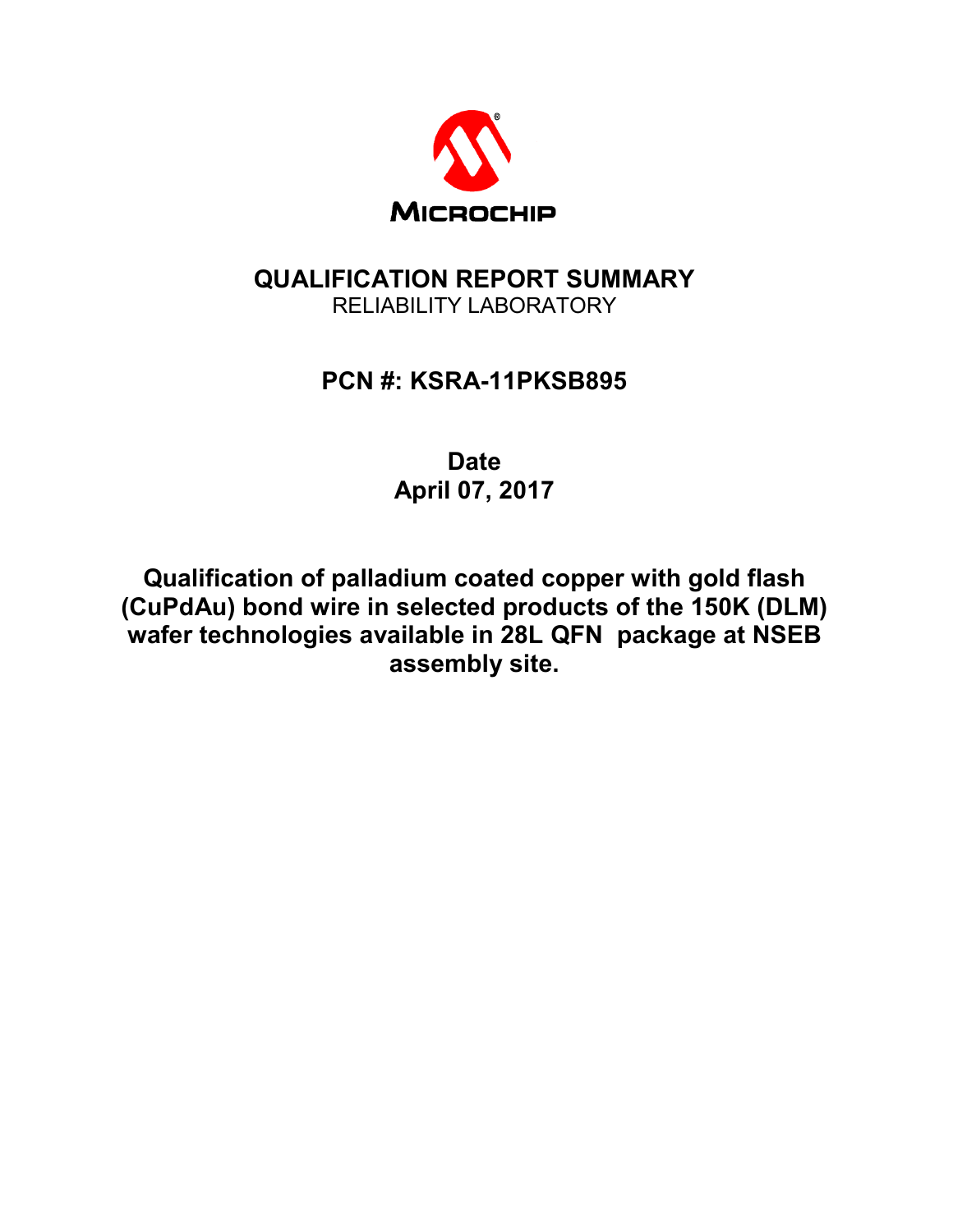**Purpose** Qualification of palladium coated copper with gold flash (CuPdAu) bond wire in selected products of the 150K (DLM) wafer technologies available in 28L QFN package at NSEB assembly site.

| CN                         | ES092466             |
|----------------------------|----------------------|
| <b>QUAL ID</b>             | Q17021               |
| <b>MP CODE</b>             | C5BS14M4XA00         |
| Part No.                   | <b>MCP23017-E/ML</b> |
| <b>Bonding No.</b>         | BDM-001186 Rev. A    |
| <b>CCB No.</b>             | 2771                 |
| Package                    |                      |
| <b>Type</b>                | 28L QFN              |
| Package size               | $6x6x0.9$ mm         |
| Die thickness              | 11 mils              |
| Die size                   | 60.30 x 60.30 mils   |
| <b>Lead Frame</b>          |                      |
| <b>Paddle size</b>         | 173 x 173 mils       |
| <b>Material</b>            | EFTEC-64T            |
| <b>Surface</b>             | Ag on lead           |
| <b>Process</b>             | Etched               |
| <b>Lead Lock</b>           | Yes                  |
| <b>Part Number</b>         | FR0931               |
| <b>Treatment</b>           | In-house roughening  |
| <b>Material</b>            |                      |
| <b>Epoxy</b>               | 8600                 |
| Wire                       | CuPdAu wire          |
| <b>Mold Compound</b>       | G700LTD              |
| <b>Plating Composition</b> | Matte Tin            |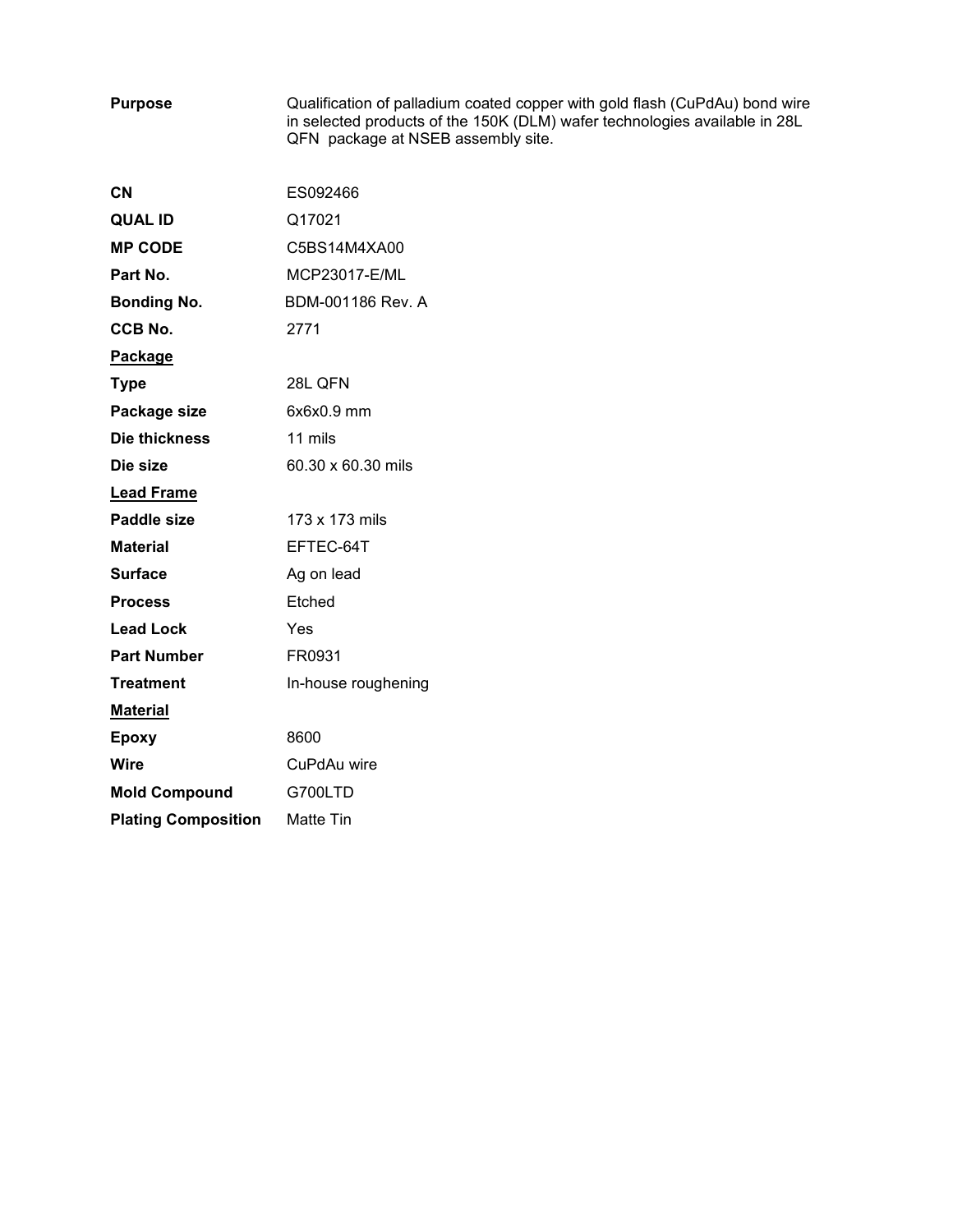

#### **Manufacturing Information**

| <b>Assembly Lot No.</b> | <b>Wafer Lot No.</b> | <b>Date Code</b> |
|-------------------------|----------------------|------------------|
| NSEB174300956.000       | TMPE217234066.100    | 1703MD8          |
| NSEB174300957.000       | TMPE217234066.100    | 1703MDC          |
| NSEB174400019.000       | TMPE217234066.100    | 1704MDD          |

**Result**  $\boxed{X}$  Pass  $\boxed{P}$  Fail

28L QFN (6x6x0.9mm) assembled by UTL (NSEB) pass reliability test per QCI-39000.This package was qualified the Moisture/Reflow Sensitivity<br>Classification Level 1 at 260°C reflow temperature per IPC/JEDEC Level 1 at 260°C reflow temperature per IPC/JEDEC J-STD-020D standard.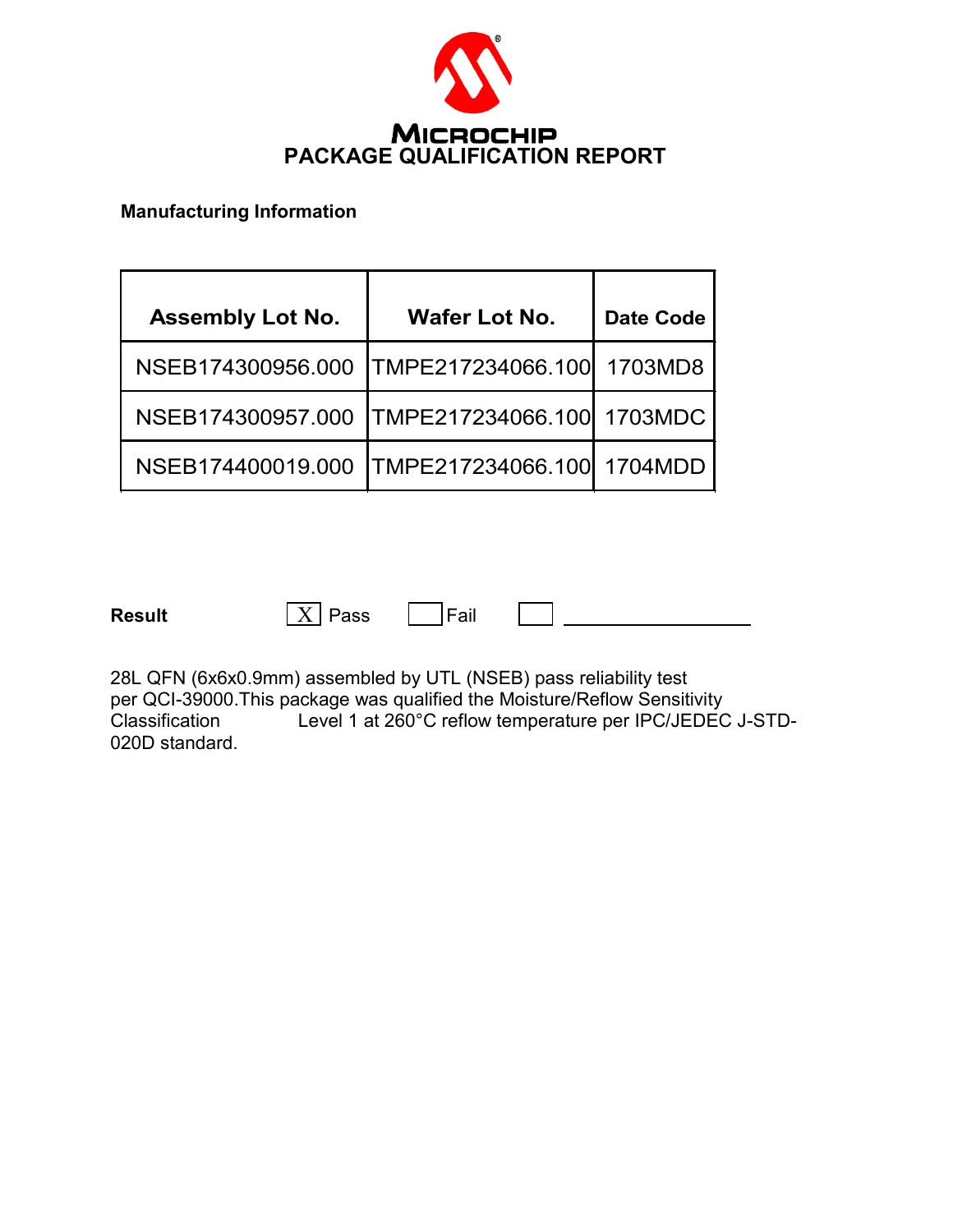|                                                                                      | <b>PACKAGE QUALIFICATION REPORT</b>                                                                                                                                                   |                                     |                |            |        |                                                             |
|--------------------------------------------------------------------------------------|---------------------------------------------------------------------------------------------------------------------------------------------------------------------------------------|-------------------------------------|----------------|------------|--------|-------------------------------------------------------------|
| <b>Test Number</b><br>(Reference)                                                    | <b>Test Condition</b>                                                                                                                                                                 | Standard/<br>Method                 | Qty.<br>(Acc.) | Def/SS     | Result | Remarks                                                     |
| <b>Sensitivity</b><br><b>Classification</b><br><b>Test (At MSL</b><br>Level 1)       | Moisture/Reflow 85°C/85%RH Moisture Soak 168 hrs.<br>System: TABAI ESPEC Model PR-3SPH<br>3x Convection-Reflow 265°C max<br>System: Vitronics Soltec MR1243<br>(IPC/JEDEC J-STD-020D) | <b>IPC/JEDE</b><br>C J-STD-<br>020D | 198            | 0/198      | Pass   |                                                             |
| <b>Precondition</b><br>Prior Perform<br><b>Reliability Tests</b><br>(At MSL Level 1) | Electrical Test: +25°C,85°C and 125°C<br>System: J750<br>Bake 150°C, 24 hrs                                                                                                           | JESD22-<br>A113                     | 693(0)         | 693<br>693 |        | Good<br>Devices                                             |
|                                                                                      | System: CHINEE<br>85°C/85%RH Moisture Soak 168 hrs.<br>System: TABAI ESPEC Model PR-3SPH                                                                                              |                                     |                | 693        |        |                                                             |
|                                                                                      | 3x Convection-Reflow 265°C max                                                                                                                                                        |                                     |                | 693        |        |                                                             |
|                                                                                      | System: Vitronics Soltec MR1243                                                                                                                                                       |                                     |                |            |        |                                                             |
|                                                                                      | Electrical Test: +25°C and 125°C<br>System: J750                                                                                                                                      |                                     |                | 0/693      | Pass   |                                                             |
| <b>Temp Cycle</b>                                                                    | <b>Stress Condition: (Standard)</b><br>-65°C to +150°C, 500 Cycles<br>System: TABAI ESPEC TSA-70H                                                                                     | JESD22-<br>A104                     |                | 231        |        | Parts had<br>been pre-<br>conditioned<br>at 260°C           |
|                                                                                      | Electrical Test: + 85°C and 125°C<br>System: J750                                                                                                                                     |                                     | 231(0)         | 0/231      | Pass   |                                                             |
| <b>HAST</b>                                                                          | <b>Stress Condition: (Standard)</b><br>+130°C/85%RH, 96 hrs.<br><b>Bias</b><br>Volt: 5.5 Volts<br>System: HAST 6000X                                                                  | JESD22-<br>A110                     |                | 231        |        | Parts had<br>been pre-<br>conditioned<br>at $260^{\circ}$ C |
|                                                                                      | <b>Electrical Test:</b> $+ 25^{\circ}$ C,85 $^{\circ}$ C and 125 $^{\circ}$ C<br>System: J750                                                                                         |                                     | 231(0)         | 0/231      | Pass   | 77 units /<br>lot                                           |